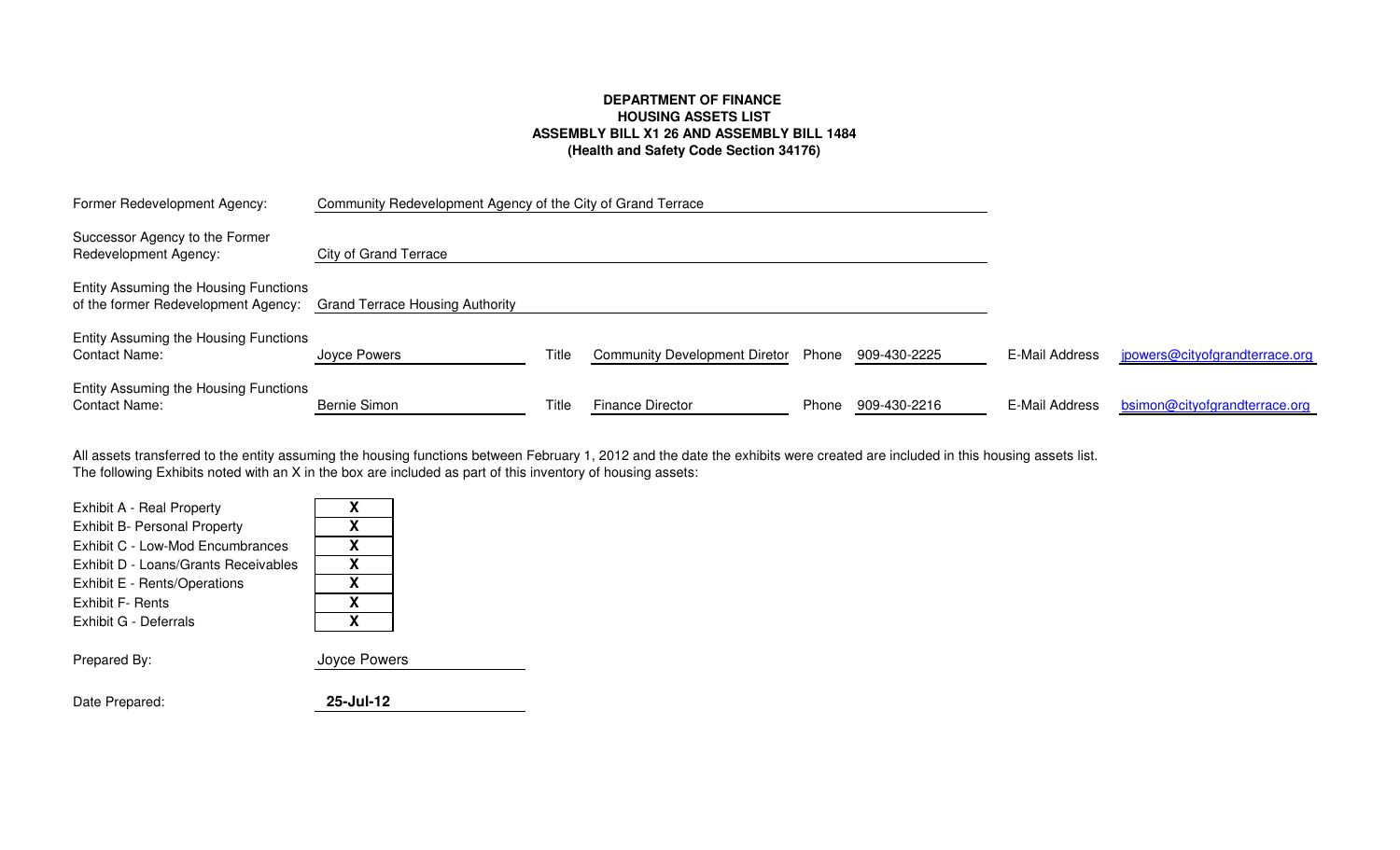#### Exhibit A - Real Property

## **City of Grand TerraceInventory of Assets Received Pursuant to Health and Safety Code section 34176 (a) (2)**

| Item#          | Type of Asset a/ | <b>Legal Title and</b><br><b>Description</b> | <b>Carrying Value</b><br>of Asset | <b>Total</b><br>square<br>footage | <b>Square footage</b><br>reserved for low-<br>mod housing | Is the property<br>encumbered by<br>a low-mod<br>housing<br>covenant? | Source of low-<br>mod housing<br>covenant b/ | Date of<br>transfer to<br><b>Housing</b><br><b>Successor</b><br><b>Agency</b> | <b>Construction</b><br>or acquisition<br>cost funded<br>with Low-Mod<br><b>Housing Fund</b><br>monies | <b>Construction</b><br>or acquisition<br>costs funded<br>with other<br><b>RDA funds</b> | <b>Construction</b><br>or acquisition<br>costs funded<br>with non-RDA<br>funds | Date of<br>construction<br><b>or</b><br>acquisition<br>by the<br>former RDA | Interest in<br>real property<br>(option to<br>purchase,<br>easement,<br>$etc.$ ) |
|----------------|------------------|----------------------------------------------|-----------------------------------|-----------------------------------|-----------------------------------------------------------|-----------------------------------------------------------------------|----------------------------------------------|-------------------------------------------------------------------------------|-------------------------------------------------------------------------------------------------------|-----------------------------------------------------------------------------------------|--------------------------------------------------------------------------------|-----------------------------------------------------------------------------|----------------------------------------------------------------------------------|
|                | unimproved land  | APN 1167-231-01                              | \$240,277                         | 61,930                            | 61,930 (land)                                             | no                                                                    | N/A                                          | 30-Jan-12                                                                     | \$240,226                                                                                             | none                                                                                    | none                                                                           | 23-May-01                                                                   | own in fee                                                                       |
| 2              | unimproved land  | APN 1167-311-01                              | \$222,939                         | 62,290                            | 62,290 (land)                                             | no                                                                    | N/A                                          | 30-Jan-12                                                                     | \$222,939                                                                                             | none                                                                                    | none                                                                           | 2/2/2002                                                                    | own in fee                                                                       |
| 3              | unimproved land  | APN 0275-251-04                              | \$177,000                         | 34,848                            | 34,848 (land)                                             | no                                                                    | N/A                                          | 30-Jan-12                                                                     | \$177,000                                                                                             | none                                                                                    | none                                                                           | 12-May-09                                                                   | own in fee                                                                       |
| 4              |                  |                                              |                                   |                                   |                                                           |                                                                       |                                              |                                                                               |                                                                                                       |                                                                                         |                                                                                |                                                                             |                                                                                  |
| 5              |                  |                                              |                                   |                                   |                                                           |                                                                       |                                              |                                                                               |                                                                                                       |                                                                                         |                                                                                |                                                                             |                                                                                  |
| 6              |                  |                                              |                                   |                                   |                                                           |                                                                       |                                              |                                                                               |                                                                                                       |                                                                                         |                                                                                |                                                                             |                                                                                  |
| $\overline{ }$ |                  |                                              |                                   |                                   |                                                           |                                                                       |                                              |                                                                               |                                                                                                       |                                                                                         |                                                                                |                                                                             |                                                                                  |
| 8              |                  |                                              |                                   |                                   |                                                           |                                                                       |                                              |                                                                               |                                                                                                       |                                                                                         |                                                                                |                                                                             |                                                                                  |
| 9              |                  |                                              |                                   |                                   |                                                           |                                                                       |                                              |                                                                               |                                                                                                       |                                                                                         |                                                                                |                                                                             |                                                                                  |
| 10             |                  |                                              |                                   |                                   |                                                           |                                                                       |                                              |                                                                               |                                                                                                       |                                                                                         |                                                                                |                                                                             |                                                                                  |
| 11             |                  |                                              |                                   |                                   |                                                           |                                                                       |                                              |                                                                               |                                                                                                       |                                                                                         |                                                                                |                                                                             |                                                                                  |
| 12             |                  |                                              |                                   |                                   |                                                           |                                                                       |                                              |                                                                               |                                                                                                       |                                                                                         |                                                                                |                                                                             |                                                                                  |
| 13             |                  |                                              |                                   |                                   |                                                           |                                                                       |                                              |                                                                               |                                                                                                       |                                                                                         |                                                                                |                                                                             |                                                                                  |
| 14             |                  |                                              |                                   |                                   |                                                           |                                                                       |                                              |                                                                               |                                                                                                       |                                                                                         |                                                                                |                                                                             |                                                                                  |
| 15             |                  |                                              |                                   |                                   |                                                           |                                                                       |                                              |                                                                               |                                                                                                       |                                                                                         |                                                                                |                                                                             |                                                                                  |
| 16             |                  |                                              |                                   |                                   |                                                           |                                                                       |                                              |                                                                               |                                                                                                       |                                                                                         |                                                                                |                                                                             |                                                                                  |
| 17             |                  |                                              |                                   |                                   |                                                           |                                                                       |                                              |                                                                               |                                                                                                       |                                                                                         |                                                                                |                                                                             |                                                                                  |
| 18             |                  |                                              |                                   |                                   |                                                           |                                                                       |                                              |                                                                               |                                                                                                       |                                                                                         |                                                                                |                                                                             |                                                                                  |
| 19             |                  |                                              |                                   |                                   |                                                           |                                                                       |                                              |                                                                               |                                                                                                       |                                                                                         |                                                                                |                                                                             |                                                                                  |
| 20             |                  |                                              |                                   |                                   |                                                           |                                                                       |                                              |                                                                               |                                                                                                       |                                                                                         |                                                                                |                                                                             |                                                                                  |

\* Assessor's parcel number in San Bernardino County

a/ Asset types may include low-mod housing, mixed-income housing, low-mod housing with commercial space, mixed-income housing with commercial space.

b/ May include California Redevelopment Law, tax credits, state bond indentures, and federal funds requirements.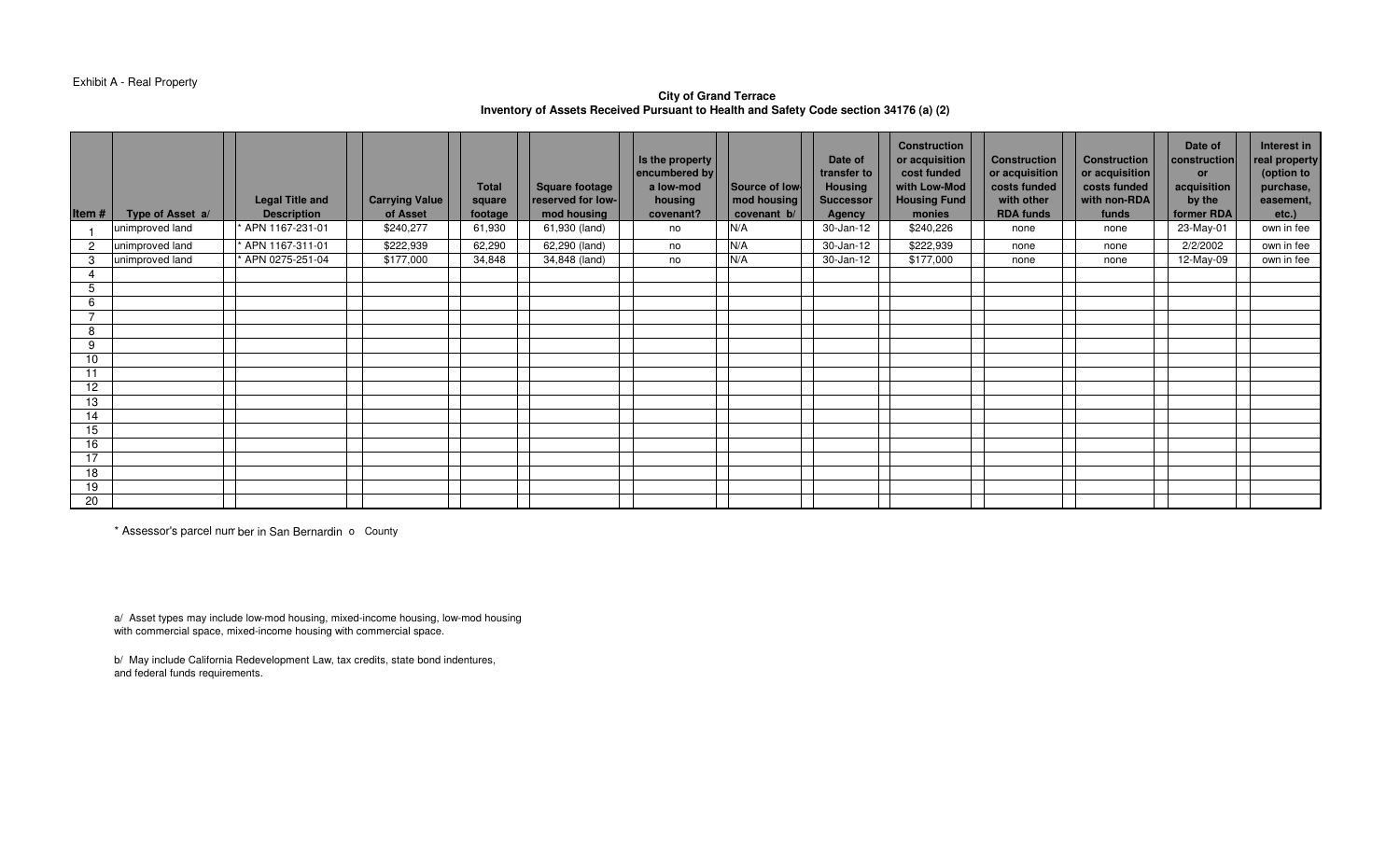## Exhibit B - Personal Property

**City of Grand TerraceInventory of Assets Received Pursuant to Health and Safety Code section 34176 (a) (2)** 

| Item#           | Type of Asset a/ | <b>Description</b> | <b>Carrying Value</b><br>of Asset | Date of<br>transfer to<br><b>Housing</b><br><b>Successor</b><br><b>Agency</b> | <b>Acquisition</b><br>cost funded<br>with Low-Mod<br><b>Housing Fund</b><br>monies | Acquisition costs<br>funded with<br>other RDA funds | <b>Acquisition</b><br>costs funded<br>with non-RDA<br>funds | Date of<br>acquisition by<br>the former RDA |
|-----------------|------------------|--------------------|-----------------------------------|-------------------------------------------------------------------------------|------------------------------------------------------------------------------------|-----------------------------------------------------|-------------------------------------------------------------|---------------------------------------------|
|                 | None             |                    |                                   |                                                                               |                                                                                    |                                                     |                                                             |                                             |
| $\overline{c}$  |                  |                    |                                   |                                                                               |                                                                                    |                                                     |                                                             |                                             |
| 3               |                  |                    |                                   |                                                                               |                                                                                    |                                                     |                                                             |                                             |
| 4               |                  |                    |                                   |                                                                               |                                                                                    |                                                     |                                                             |                                             |
| $\overline{5}$  |                  |                    |                                   |                                                                               |                                                                                    |                                                     |                                                             |                                             |
| $\overline{6}$  |                  |                    |                                   |                                                                               |                                                                                    |                                                     |                                                             |                                             |
| $\overline{7}$  |                  |                    |                                   |                                                                               |                                                                                    |                                                     |                                                             |                                             |
| 8               |                  |                    |                                   |                                                                               |                                                                                    |                                                     |                                                             |                                             |
| 9               |                  |                    |                                   |                                                                               |                                                                                    |                                                     |                                                             |                                             |
| 10              |                  |                    |                                   |                                                                               |                                                                                    |                                                     |                                                             |                                             |
| 11              |                  |                    |                                   |                                                                               |                                                                                    |                                                     |                                                             |                                             |
| 12              |                  |                    |                                   |                                                                               |                                                                                    |                                                     |                                                             |                                             |
| 13              |                  |                    |                                   |                                                                               |                                                                                    |                                                     |                                                             |                                             |
| 14              |                  |                    |                                   |                                                                               |                                                                                    |                                                     |                                                             |                                             |
| 15              |                  |                    |                                   |                                                                               |                                                                                    |                                                     |                                                             |                                             |
| 16              |                  |                    |                                   |                                                                               |                                                                                    |                                                     |                                                             |                                             |
| 17              |                  |                    |                                   |                                                                               |                                                                                    |                                                     |                                                             |                                             |
| $\overline{18}$ |                  |                    |                                   |                                                                               |                                                                                    |                                                     |                                                             |                                             |
| 19              |                  |                    |                                   |                                                                               |                                                                                    |                                                     |                                                             |                                             |
| 20              |                  |                    |                                   |                                                                               |                                                                                    |                                                     |                                                             |                                             |

a/ Asset types any personal property provided in residences, including furniture and appliances, all housing-related files and loan documents, office supplies, software licenses, and mapping programs, that were acquired for low and moderate income housing purposes, either by purchase or through a loan, in whole or in part, with any source of funds.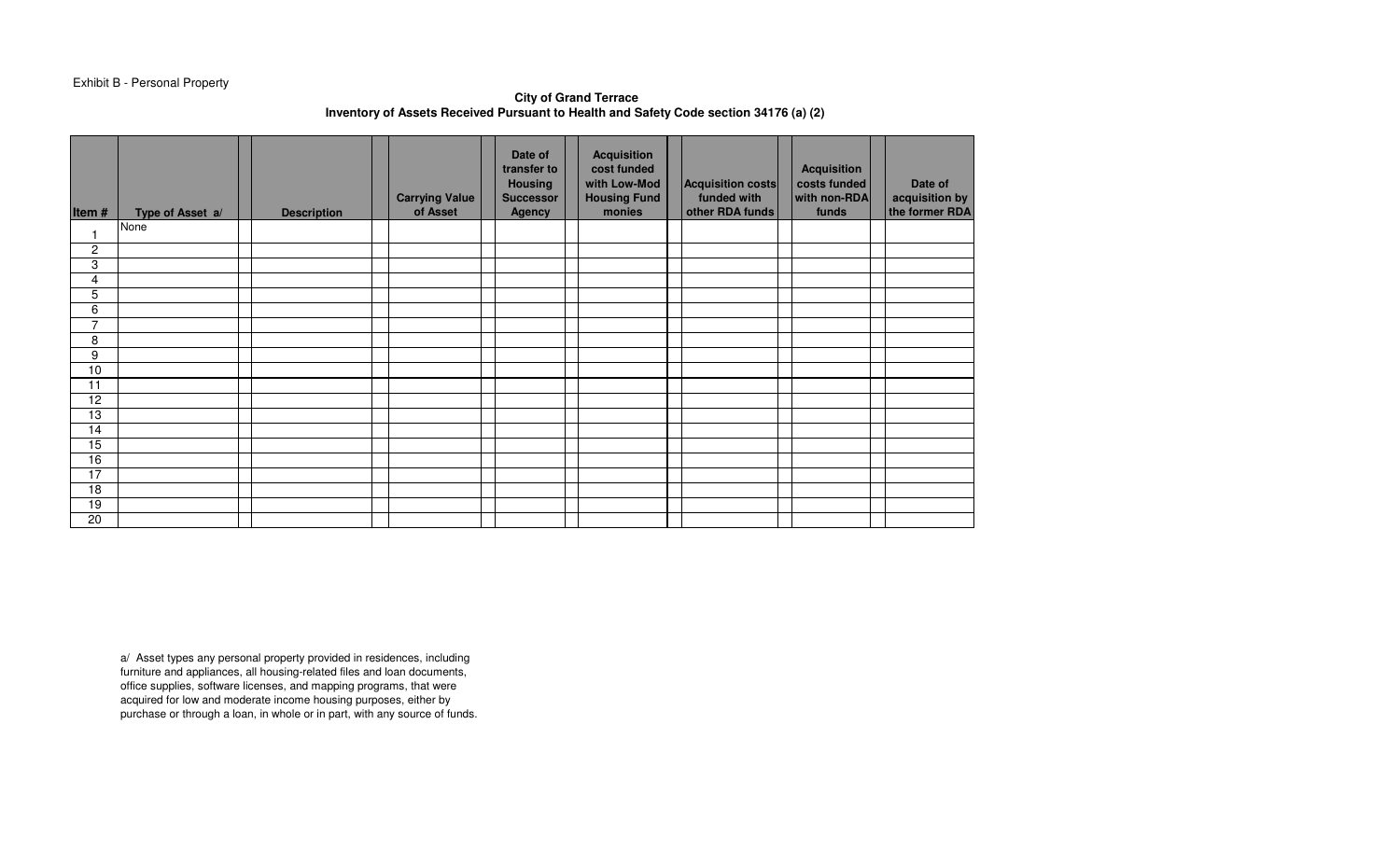#### Exhibit C - Low-Mod Encumbrances

## **City of Grand TerraceInventory of Assets Received Pursuant to Health and Safety Code section 34176 (a) (2)**

| Item#          | Type of housing built<br>or acquired with<br>enforceably obligated<br>funds a/ | Date contract for<br>Enforceable<br><b>Obligation was</b><br>executed | <b>Contractual</b><br>counterparty | <b>Total amount</b><br>currently<br>owed for the<br><b>Enforceable</b><br>Obligation | Is the property<br>encumbered by<br>a low-mod<br>housing<br>covenant? | Source of low-<br>mod housing<br>covenant b/ | <b>Current</b><br>owner of<br>the property | <b>Construction or</b><br>acquisition cost<br>funded with<br>Low-Mod<br><b>Housing Fund</b><br>monies | <b>Construction or</b><br>acquisition costs<br>funded with<br>other RDA funds | <b>Construction</b><br>or acquisition<br>costs funded<br>with non-RDA<br>funds | Date of<br>construction or<br>acquisition of<br>the property |
|----------------|--------------------------------------------------------------------------------|-----------------------------------------------------------------------|------------------------------------|--------------------------------------------------------------------------------------|-----------------------------------------------------------------------|----------------------------------------------|--------------------------------------------|-------------------------------------------------------------------------------------------------------|-------------------------------------------------------------------------------|--------------------------------------------------------------------------------|--------------------------------------------------------------|
|                | 108 affordable senior                                                          | 24-Feb-09                                                             | City of Grand                      | 3,000,000                                                                            | yes                                                                   | Low-Mod funds                                | City *                                     | \$9,588,381                                                                                           | none                                                                          | \$9,644,000                                                                    | complete 27 Oct 09                                           |
| $\overline{c}$ | units                                                                          |                                                                       | Terrace                            |                                                                                      |                                                                       |                                              |                                            |                                                                                                       |                                                                               |                                                                                |                                                              |
| 3              |                                                                                |                                                                       |                                    |                                                                                      |                                                                       |                                              |                                            |                                                                                                       |                                                                               |                                                                                |                                                              |
|                |                                                                                |                                                                       |                                    |                                                                                      |                                                                       |                                              |                                            |                                                                                                       |                                                                               |                                                                                |                                                              |
| 5              |                                                                                |                                                                       |                                    |                                                                                      |                                                                       |                                              |                                            |                                                                                                       |                                                                               |                                                                                |                                                              |
| 6              |                                                                                |                                                                       |                                    |                                                                                      |                                                                       |                                              |                                            |                                                                                                       |                                                                               |                                                                                |                                                              |
|                |                                                                                |                                                                       |                                    |                                                                                      |                                                                       |                                              |                                            |                                                                                                       |                                                                               |                                                                                |                                                              |
| 8              |                                                                                |                                                                       |                                    |                                                                                      |                                                                       |                                              |                                            |                                                                                                       |                                                                               |                                                                                |                                                              |
| 9              |                                                                                |                                                                       |                                    |                                                                                      |                                                                       |                                              |                                            |                                                                                                       |                                                                               |                                                                                |                                                              |
| 10             |                                                                                |                                                                       |                                    |                                                                                      |                                                                       |                                              |                                            |                                                                                                       |                                                                               |                                                                                |                                                              |
| 11             |                                                                                |                                                                       |                                    |                                                                                      |                                                                       |                                              |                                            |                                                                                                       |                                                                               |                                                                                |                                                              |
| 12             |                                                                                |                                                                       |                                    |                                                                                      |                                                                       |                                              |                                            |                                                                                                       |                                                                               |                                                                                |                                                              |
| 13<br>14       |                                                                                |                                                                       |                                    |                                                                                      |                                                                       |                                              |                                            |                                                                                                       |                                                                               |                                                                                |                                                              |
| 15             |                                                                                |                                                                       |                                    |                                                                                      |                                                                       |                                              |                                            |                                                                                                       |                                                                               |                                                                                |                                                              |
| 16             |                                                                                |                                                                       |                                    |                                                                                      |                                                                       |                                              |                                            |                                                                                                       |                                                                               |                                                                                |                                                              |
| 17             |                                                                                |                                                                       |                                    |                                                                                      |                                                                       |                                              |                                            |                                                                                                       |                                                                               |                                                                                |                                                              |
| 18             |                                                                                |                                                                       |                                    |                                                                                      |                                                                       |                                              |                                            |                                                                                                       |                                                                               |                                                                                |                                                              |
| 19             |                                                                                |                                                                       |                                    |                                                                                      |                                                                       |                                              |                                            |                                                                                                       |                                                                               |                                                                                |                                                              |
| 20             |                                                                                |                                                                       |                                    |                                                                                      |                                                                       |                                              |                                            |                                                                                                       |                                                                               |                                                                                |                                                              |
|                |                                                                                |                                                                       |                                    |                                                                                      |                                                                       |                                              |                                            |                                                                                                       |                                                                               |                                                                                |                                                              |

\* City of Grand Terrace is land owner and leases land to the Corporation for Better Housing (CBH). CBH owns the improvements.

a/ May include low-mod housing, mixed-income housing, low-mod housing with commercial space, mixed-income housing with commercial space.

b/ May include California Redevelopment Law, tax credits, state bond indentures, and federal funds requirements.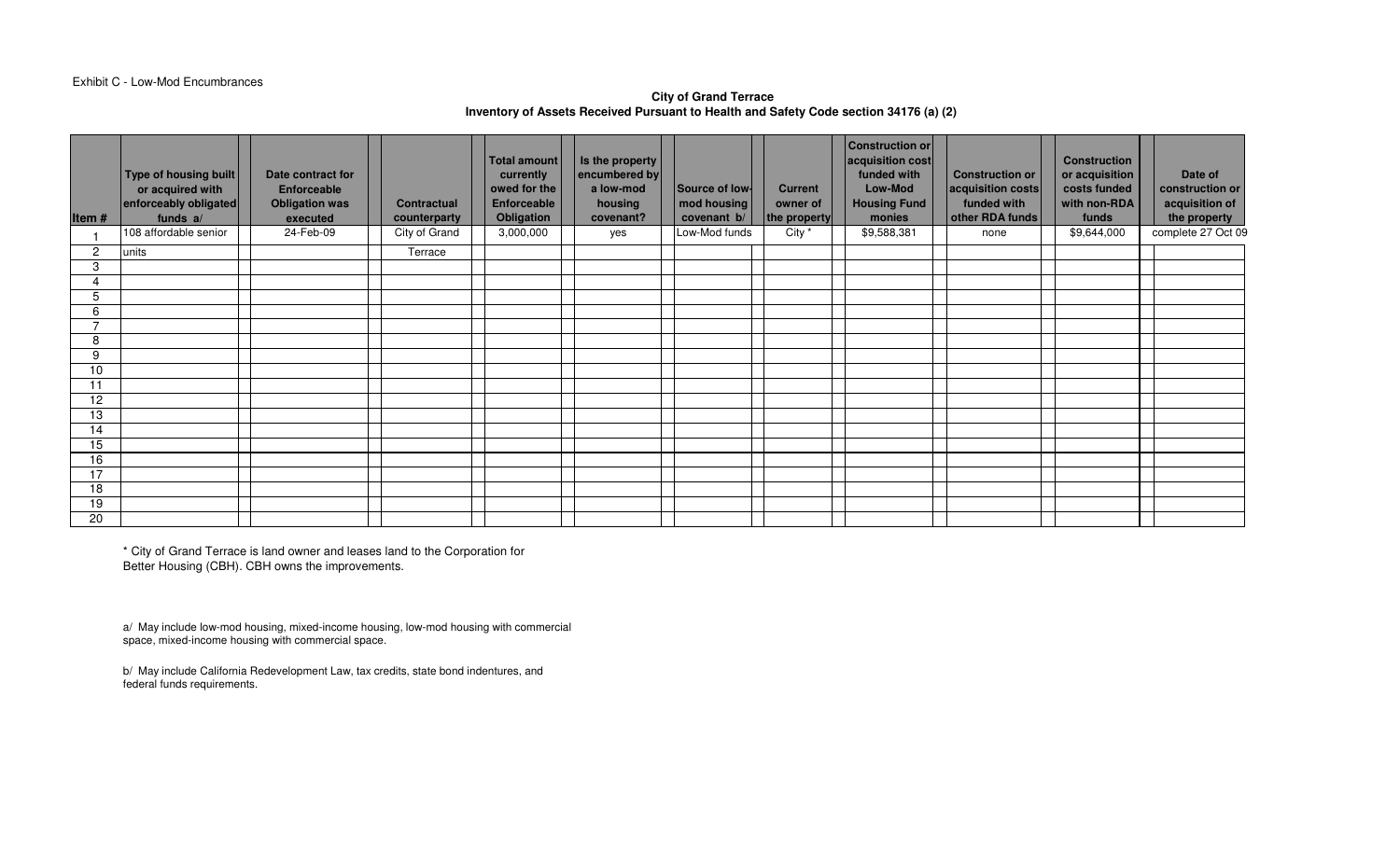## **City of Grand Terrace Inventory of Assets Received Pursuant to Health and Safety Code section 34176 (a) (2)**

|                |                                        |                    |                  |                        |                                       | Are there<br>contractual             |                        |                      |                |                |
|----------------|----------------------------------------|--------------------|------------------|------------------------|---------------------------------------|--------------------------------------|------------------------|----------------------|----------------|----------------|
|                |                                        |                    |                  |                        |                                       | requirements                         |                        |                      |                |                |
|                | Was the Low-Mod<br><b>Housing Fund</b> |                    |                  | Person or entity to    | <b>Purpose for</b><br>which the funds | specifying the<br>purposes for which | Repayment date, if     |                      |                | <b>Current</b> |
|                | amount issued for a                    | Amount of the loan | Date the loan or | whom the loan or       | were loaned or                        | the funds may be                     | the funds are for a    | <b>Interest rate</b> |                | outstanding    |
| Item $#$       | loan or a grant?                       | or grant           | grant was issued | grant was issued       | granted                               | used?                                | loan                   | of loan              |                | loan balance   |
|                | loan                                   | \$69,000           | 25-Nov-02        | Amanda Raymer          | 1st Time Homebuyer                    | yes                                  | upon sale or refinance |                      | $\Omega$       | \$69,000       |
| $\overline{2}$ | loan                                   | \$44,000           | 8-Jul-03         | Michelle Boustedt      | <b>FTHB</b>                           | yes                                  | upon sale or refi      |                      | $\overline{0}$ | \$44,000       |
| 3              | loan                                   | \$39,000           | 3-Dec-09         | Diane Kimble           | <b>FTHB</b>                           | yes                                  | upon sale or refi      |                      | $\Omega$       | \$39,000       |
|                | loan                                   | \$62,000           | 31-May-03        | Alisa Flann            | <b>FTHB</b>                           | yes                                  | upon sale or refi      |                      | $\Omega$       | \$62,000       |
| 5              | loan                                   | \$29,000           | 13-Sep-02        | David & Janice Farrar  | <b>FTHB</b>                           | yes                                  | upon sale or refi      |                      | $\Omega$       | \$29,000       |
| 6              | loan                                   | \$33,000           | 19-Mar-01        | Julia Cook             | FTHB/rehab                            | yes                                  | upon sale or refi      |                      | $\Omega$       | \$33,000       |
|                | loan                                   | \$28,000           | 23-Mar-00        | Dana Gardner           | <b>FTHB</b>                           | yes                                  | upon sale or refi      |                      | $\Omega$       | \$28,000       |
| 8              | loan                                   | \$190,000          | 27-Oct-04        | Philip & Amy Biorkman  | <b>FTHB</b>                           | yes                                  | upon sale or refi      |                      | $\Omega$       | \$190,000      |
| 9              | loan                                   | \$20,000           | $2$ -Dec-98      | Michael Morgan         | <b>FTHB</b>                           | yes                                  | upon sale or refi      |                      | $\Omega$       | \$20,000       |
| 10             | loan                                   | \$35,915           | 18-Jul-94        | Daniel & Olivia Ybarra | Rehabilitation                        | yes                                  | upon sale or refi      |                      | 3%             | \$20,903       |
| 11             | loan                                   | \$155,000          | 23-Jun-05        | Charles Heilman        | <b>FTHB</b>                           | yes                                  | upon sale or refi      |                      | $\overline{0}$ | \$155,000      |
|                | loan                                   |                    |                  | City of Grand Terrace  | incorrect                             |                                      |                        |                      |                |                |
| 12             |                                        | \$168,205          | 1994             |                        | passthrough                           | no                                   | $1$ -Jul-13            |                      | $\overline{0}$ | \$20,897       |
| 13             | loan                                   | \$448,636          | 2012             | Successor Agency of    | <b>SERAF</b>                          | by Statute                           | by 2015                | None                 |                | \$448,636      |
| 14             |                                        |                    |                  | <b>RDA</b>             |                                       |                                      |                        |                      |                |                |
| 15             |                                        |                    |                  |                        |                                       |                                      |                        |                      |                |                |
| 16             |                                        |                    |                  |                        |                                       |                                      |                        |                      |                |                |
| 17             |                                        |                    |                  |                        |                                       |                                      |                        |                      |                |                |
| 18             |                                        |                    |                  |                        |                                       |                                      |                        |                      |                |                |
| 19             |                                        |                    |                  |                        |                                       |                                      |                        |                      |                |                |
| 20             |                                        |                    |                  |                        |                                       |                                      |                        |                      |                |                |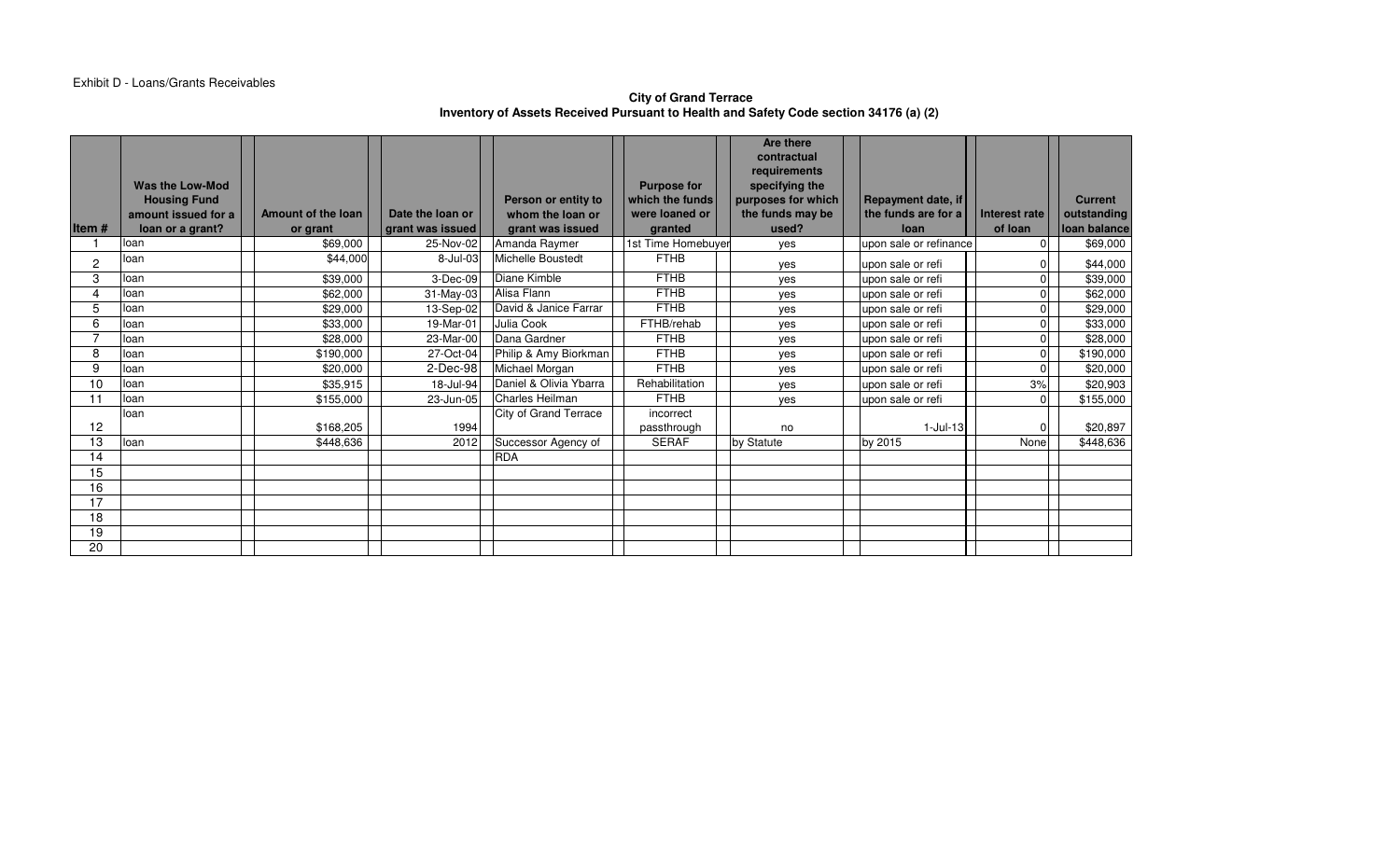## Exhibit E - Rents/Operations

#### **City of Grand TerraceInventory of Assets Received Pursuant to Health and Safety Code section 34176 (a) (2)**

| Item#           | Type of payment a/ | Type of property<br>with which they<br>payments are<br>associated b/ | <b>Property</b><br>owner | <b>Entity that</b><br>collects the<br>payments | <b>Entity to which</b><br>the collected<br>payments are<br>ultimately<br>remitted | <b>Purpose for</b><br>which the<br>payments are<br>used | Is the property<br>encumbered<br>by a low-mod<br>housing<br>covenant? | Source of low-<br>mod housing<br>covenant c/ | Item # from<br><b>Exhibit A the</b><br>rent/operation<br>is associated<br>with (if<br>applicable) |
|-----------------|--------------------|----------------------------------------------------------------------|--------------------------|------------------------------------------------|-----------------------------------------------------------------------------------|---------------------------------------------------------|-----------------------------------------------------------------------|----------------------------------------------|---------------------------------------------------------------------------------------------------|
| 1               | None               |                                                                      |                          |                                                |                                                                                   |                                                         |                                                                       |                                              |                                                                                                   |
| 2               |                    |                                                                      |                          |                                                |                                                                                   |                                                         |                                                                       |                                              |                                                                                                   |
| 3               |                    |                                                                      |                          |                                                |                                                                                   |                                                         |                                                                       |                                              |                                                                                                   |
| 4               |                    |                                                                      |                          |                                                |                                                                                   |                                                         |                                                                       |                                              |                                                                                                   |
| 5               |                    |                                                                      |                          |                                                |                                                                                   |                                                         |                                                                       |                                              |                                                                                                   |
| 6               |                    |                                                                      |                          |                                                |                                                                                   |                                                         |                                                                       |                                              |                                                                                                   |
| $\overline{7}$  |                    |                                                                      |                          |                                                |                                                                                   |                                                         |                                                                       |                                              |                                                                                                   |
| 8               |                    |                                                                      |                          |                                                |                                                                                   |                                                         |                                                                       |                                              |                                                                                                   |
| 9               |                    |                                                                      |                          |                                                |                                                                                   |                                                         |                                                                       |                                              |                                                                                                   |
| 10              |                    |                                                                      |                          |                                                |                                                                                   |                                                         |                                                                       |                                              |                                                                                                   |
| 11              |                    |                                                                      |                          |                                                |                                                                                   |                                                         |                                                                       |                                              |                                                                                                   |
| $\overline{12}$ |                    |                                                                      |                          |                                                |                                                                                   |                                                         |                                                                       |                                              |                                                                                                   |
| $\overline{13}$ |                    |                                                                      |                          |                                                |                                                                                   |                                                         |                                                                       |                                              |                                                                                                   |
| 14              |                    |                                                                      |                          |                                                |                                                                                   |                                                         |                                                                       |                                              |                                                                                                   |
| 15              |                    |                                                                      |                          |                                                |                                                                                   |                                                         |                                                                       |                                              |                                                                                                   |
| 16              |                    |                                                                      |                          |                                                |                                                                                   |                                                         |                                                                       |                                              |                                                                                                   |
| 17              |                    |                                                                      |                          |                                                |                                                                                   |                                                         |                                                                       |                                              |                                                                                                   |
| 18              |                    |                                                                      |                          |                                                |                                                                                   |                                                         |                                                                       |                                              |                                                                                                   |
| 19              |                    |                                                                      |                          |                                                |                                                                                   |                                                         |                                                                       |                                              |                                                                                                   |
| 20              |                    |                                                                      |                          |                                                |                                                                                   |                                                         |                                                                       |                                              |                                                                                                   |

a/ May include revenues from rents, operation of properties, residual receipt payments from developers, conditional grant repayments, costs savings and proceeds from refinancing, and principal and interest payments from homebuyers subject to enforceable income limits.

b/ May include low-mod housing, mixed-income housing, low-mod housing with commercial space, mixed-income housing with commercial space.

c/ May include California Redevelopment Law, tax credits, state bond indentures, and federal funds requirements.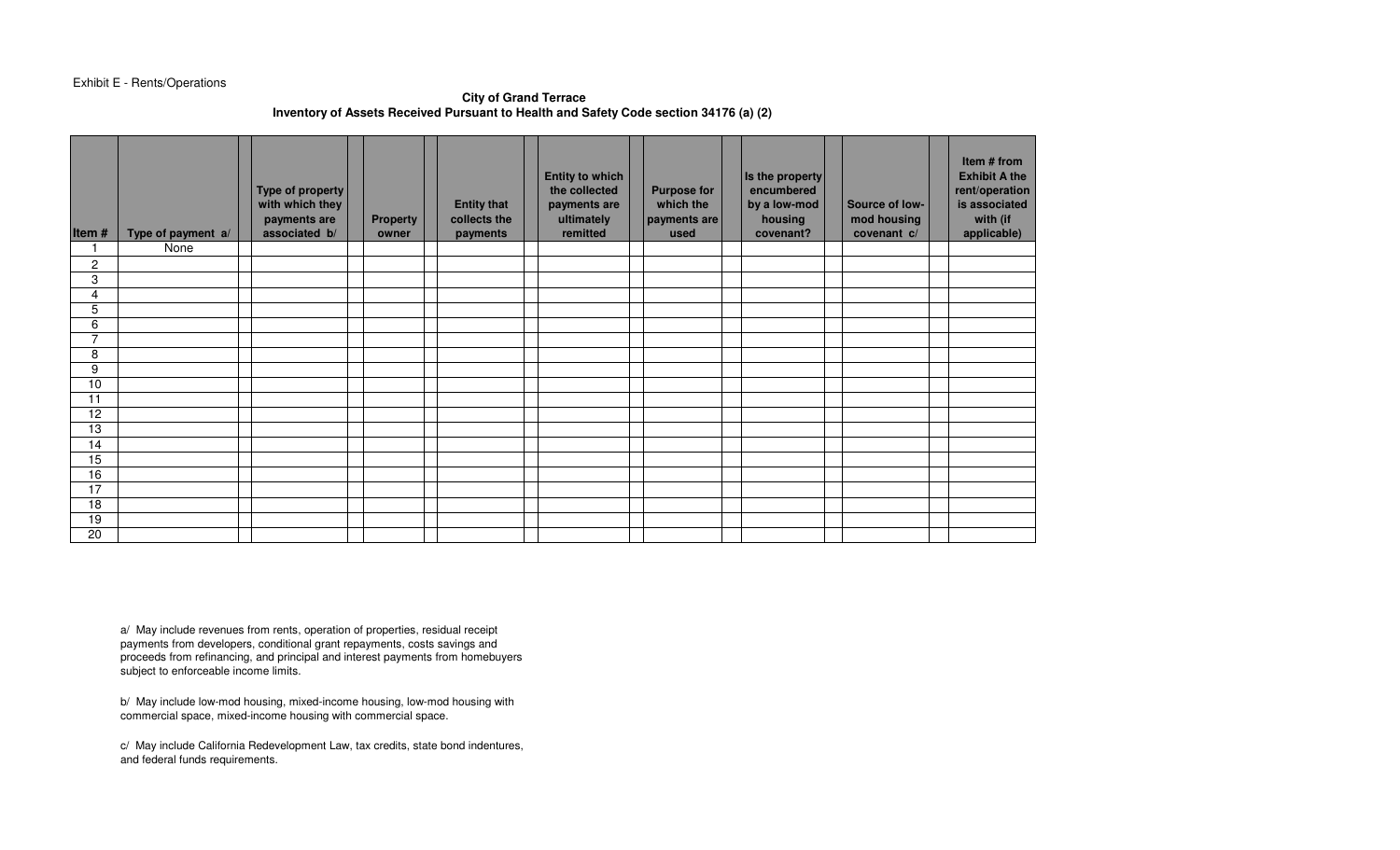Exhibit F - Rents

**City of Grand TerraceInventory of Assets Received Pursuant to Health and Safety Code section 34176 (a) (2)** 

| Item#           | Type of payment a/ | Type of property<br>with which the<br>payments are<br>associated b/ | <b>Property</b><br>owner | <b>Entity that</b><br>collects the<br>payments | <b>Entity to which</b><br>the collected<br>payments are<br>ultimately<br>remitted | <b>Purpose for</b><br>which the<br>payments are<br>used | Is the property<br>encumbered by<br>a low-mod<br>housing<br>covenant? | Source of low-<br>mod housing<br>covenant c/ | Item # from<br><b>Exhibit A the rent</b><br>is associated with<br>(if applicable) |
|-----------------|--------------------|---------------------------------------------------------------------|--------------------------|------------------------------------------------|-----------------------------------------------------------------------------------|---------------------------------------------------------|-----------------------------------------------------------------------|----------------------------------------------|-----------------------------------------------------------------------------------|
|                 | None               |                                                                     |                          |                                                |                                                                                   |                                                         |                                                                       |                                              |                                                                                   |
| $\overline{c}$  |                    |                                                                     |                          |                                                |                                                                                   |                                                         |                                                                       |                                              |                                                                                   |
| 3               |                    |                                                                     |                          |                                                |                                                                                   |                                                         |                                                                       |                                              |                                                                                   |
| 4               |                    |                                                                     |                          |                                                |                                                                                   |                                                         |                                                                       |                                              |                                                                                   |
| $\overline{5}$  |                    |                                                                     |                          |                                                |                                                                                   |                                                         |                                                                       |                                              |                                                                                   |
| 6               |                    |                                                                     |                          |                                                |                                                                                   |                                                         |                                                                       |                                              |                                                                                   |
| $\overline{7}$  |                    |                                                                     |                          |                                                |                                                                                   |                                                         |                                                                       |                                              |                                                                                   |
| 8               |                    |                                                                     |                          |                                                |                                                                                   |                                                         |                                                                       |                                              |                                                                                   |
| 9               |                    |                                                                     |                          |                                                |                                                                                   |                                                         |                                                                       |                                              |                                                                                   |
| 10              |                    |                                                                     |                          |                                                |                                                                                   |                                                         |                                                                       |                                              |                                                                                   |
| 11              |                    |                                                                     |                          |                                                |                                                                                   |                                                         |                                                                       |                                              |                                                                                   |
| 12              |                    |                                                                     |                          |                                                |                                                                                   |                                                         |                                                                       |                                              |                                                                                   |
| 13              |                    |                                                                     |                          |                                                |                                                                                   |                                                         |                                                                       |                                              |                                                                                   |
| $\overline{14}$ |                    |                                                                     |                          |                                                |                                                                                   |                                                         |                                                                       |                                              |                                                                                   |
| $\overline{15}$ |                    |                                                                     |                          |                                                |                                                                                   |                                                         |                                                                       |                                              |                                                                                   |
| 16              |                    |                                                                     |                          |                                                |                                                                                   |                                                         |                                                                       |                                              |                                                                                   |
| 17              |                    |                                                                     |                          |                                                |                                                                                   |                                                         |                                                                       |                                              |                                                                                   |
| 18              |                    |                                                                     |                          |                                                |                                                                                   |                                                         |                                                                       |                                              |                                                                                   |
| 19              |                    |                                                                     |                          |                                                |                                                                                   |                                                         |                                                                       |                                              |                                                                                   |
| $\overline{20}$ |                    |                                                                     |                          |                                                |                                                                                   |                                                         |                                                                       |                                              |                                                                                   |

a/ May include rents or home loan payments.

b/ May include low-mod housing, mixed-income housing, low-mod housing with commercial space, mixed-income housing with commercial space.

c/ May include California Redevelopment Law, tax credits, state bond indentures, and federal funds requirements.